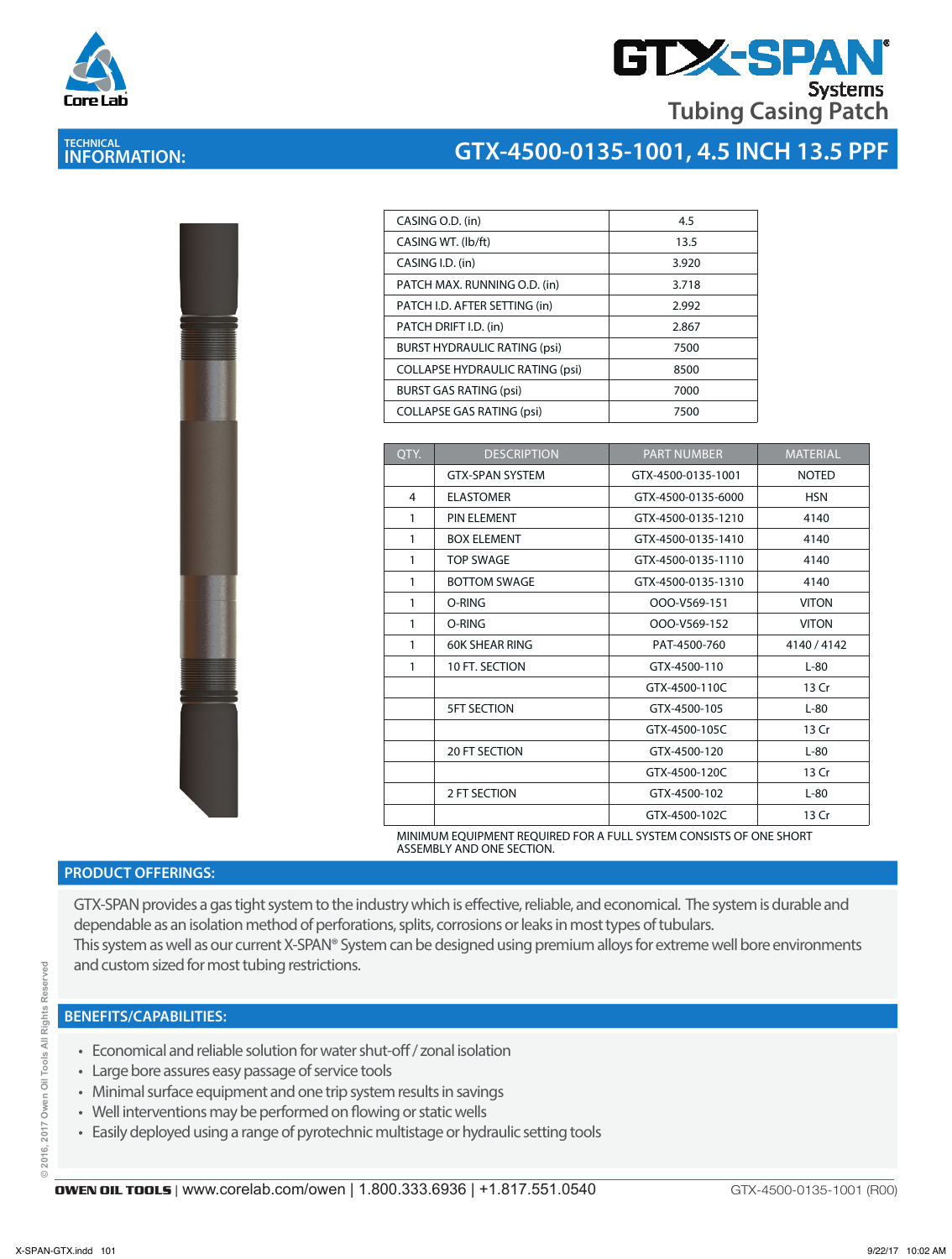

# **GTX-SPAN Tubing Casing Patch**

# **TECHNICAL INFORMATION:**

# **GTX-4500-0135-1001, 4.5 INCH 13.5 PPF**



| 4.5   |
|-------|
| 13.5  |
| 3.920 |
| 3.718 |
| 2.992 |
| 2.867 |
| 7500  |
| 8500  |
| 7000  |
| 7500  |
|       |

CASING WITH WITH WITH THE RESIDENCE OF THE RESIDENCE OF THE RESIDENCE OF THE RESIDENCE OF THE RESIDENCE OF THE

| QTY.           | <b>DESCRIPTION</b>                               | <b>PART NUMBER</b> | <b>MATERIAL</b>    |
|----------------|--------------------------------------------------|--------------------|--------------------|
| $\overline{4}$ | <b>ELASTOMER</b>                                 | GTX-4500-0135-6000 | <b>HSN</b>         |
| $\mathbf{1}$   | PIN ELEMENT                                      | GTX-4500-0135-1210 | 4140               |
| $\mathbf{1}$   | <b>BOX ELEMENT</b>                               | GTX-4500-0135-1410 | 4140               |
| $\mathbf{1}$   | <b>TOP SWAGE</b>                                 | GTX-4500-0135-1110 | 4140               |
| $\mathbf{1}$   | <b>BOTTOM SWAGE</b>                              | GTX-4500-0135-1310 | 4140               |
| $N+1$          | O-RING                                           | OOO-V569-151       | <b>VITON</b>       |
| $N+1$          | O-RING                                           | OOO-V569-152       | <b>VITON</b>       |
| $\mathbf{1}$   | <b>60K SHEAR RING</b>                            | PAT-4500-760       | 4140/4142          |
| $\mathbf{1}$   | SET SCREW 1/4 INCH X 20 TPI, 5/16<br><b>INCH</b> | PUR-0501-030       | <b>ALLOY</b>       |
| N              | 10 FT. SECTION                                   | GTX-4500-110       | $L-80$             |
| $\mathbf{1}$   | <b>SLEEVE NUT</b>                                | SET-3250-420       | 4140/4142          |
| $\mathbf{1}$   | SETTING SLEEVE LOCK NUT                          | SET-3250-421       | 4140/4142          |
| 1              | SETTING SLEEVE                                   | SET-3250-422       | 4140/4142          |
| $\mathbf{1}$   | <b>OUICK CHANGE ROD</b>                          | SET-3250-130       | 4130/4140          |
| $\mathbf{1}$   | <b>OUICK CHANGE NUT</b>                          | SET-3250-131       | 4130/4140          |
| $\mathbf{1}$   | TOP ADAPTER ROD                                  | SET-3250-132       | 4130/4140          |
| $N+1$          | ROD TANDEM CONNECTOR                             | SET-3250-133       | 4130/4140          |
| N              | 10 FT. ROD                                       | SET-3250-134       | 4130/4140          |
| OPT.           | 5 FT. ROD                                        | SET-3250-135       | 4130/4140          |
| 1              | <b>BOTTOM ROD EXTENDED</b>                       | SET-3250-136L      | 4130/4140          |
| $\mathbf{1}$   | <b>COLLET ASSEMBLY</b>                           | SET-3250-747       | <b>NOTED</b>       |
|                | <b>END SUB</b>                                   | SET-3250-745       | 4130 / 4140 / 4142 |
|                | <b>COLLET</b>                                    | SET-3250-746       | 4130 / 4140 / 4142 |
| $\mathbf{1}$   | <b>COLLET SUPPORT</b>                            | SET-3250-446       | 4140/4142          |
| N              | <b>ROD SUPPORT</b>                               | SET-3250-142A      | <b>ALUMINIUM</b>   |

MINIMUM EQUIPMENT REQUIRED FOR 10 FT. SYSTEM

© 2016 Owen Oil Tools All Rights Reserved **© 2016 Owen Oil Tools All Rights Reserved**